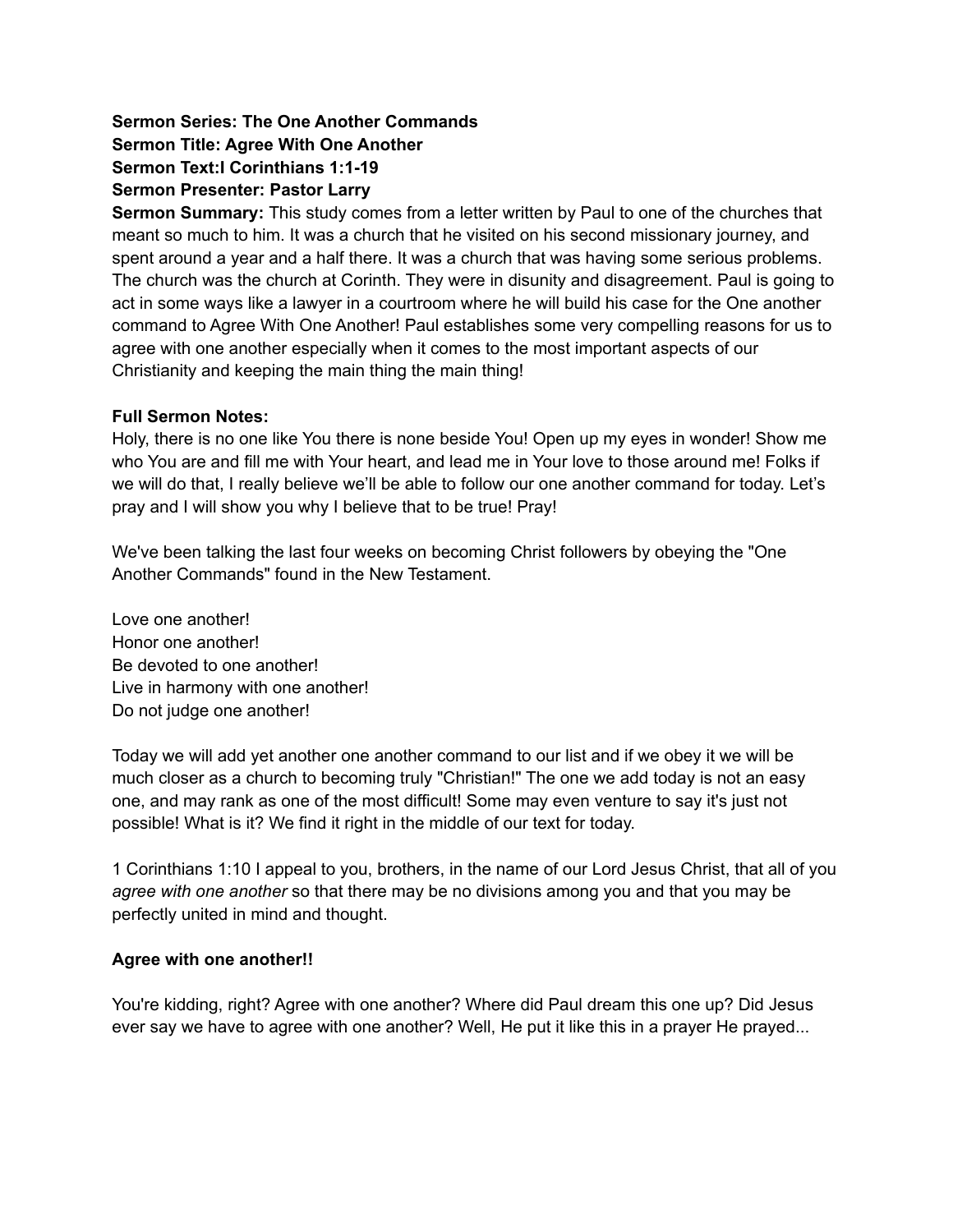John 17:11 I will remain in the world no longer, but they are still in the world, and I am coming to you. Holy Father, protect them by the power of your name—the name you gave me—so that they may be one as we are one.

Did you see that? Protect them by the power of Your name, the name you gave to me... What name was that?

"Jesus Christ" The Messiah! The Redeemer! The Savior! God in the flesh! The Holy One of Israel! The Lamb of God!

The word Christian means to be "Like Christ," to be a Christ-follower! If we are going to be Christ-like we must be one in unity like Jesus and the Father. Listen...

John 17:20 "My prayer is not for them alone. I pray also for those who will believe in me through their message,

John 17:21 that all of them may be one, Father, just as you are in me and I am in you. May they also be in us so that the world may believe that you have sent me.

John 17:22 I have given them the glory that you gave me, that they may be one as we are one—

John 17:23 I in them and you in me—so that they may be brought to complete unity. Then the world will know that you sent me and have loved them even as you have loved me.

Here's the problem. The church is not a body of Christians, the church is in fact the body of Christ! When we refuse to live in unity with one another, we are in fact filleting the body of Christ! You are dividing the Body of Christ! If you want to know one thing that really hurts our Lord, it's when there's division and lack of unity within His body! "So what are you saying Brother Larry? Do we have to agree with each other on every little thing? Aren't we all entitled to our own opinion?" Well, it's going to take a sermon to answer that question, so let's get started...

Today's message comes from a letter written by Paul to one of the churches that meant so much to him. It was a church that he visited on his second missionary journey, and spent around a year and a half there. It was a church that was having some serious problems. The church was the church at Corinth. They were in disunity and disagreement. Paul is going to act in some ways like a lawyer in a courtroom where he will build his case for the One another command to Agree With One Another! Let's begin with verse one of our text and I'll show you what I'm talking about. The first thing Paul did was this...

#### **1. He established his credentials for instructing the Church.**

1 Corinthians 1:1 Paul, called to be an apostle of Christ Jesus by the will of God, and our brother Sosthenes,

He reminded them that He was an apostle of Jesus Christ. He stated that his call was from God!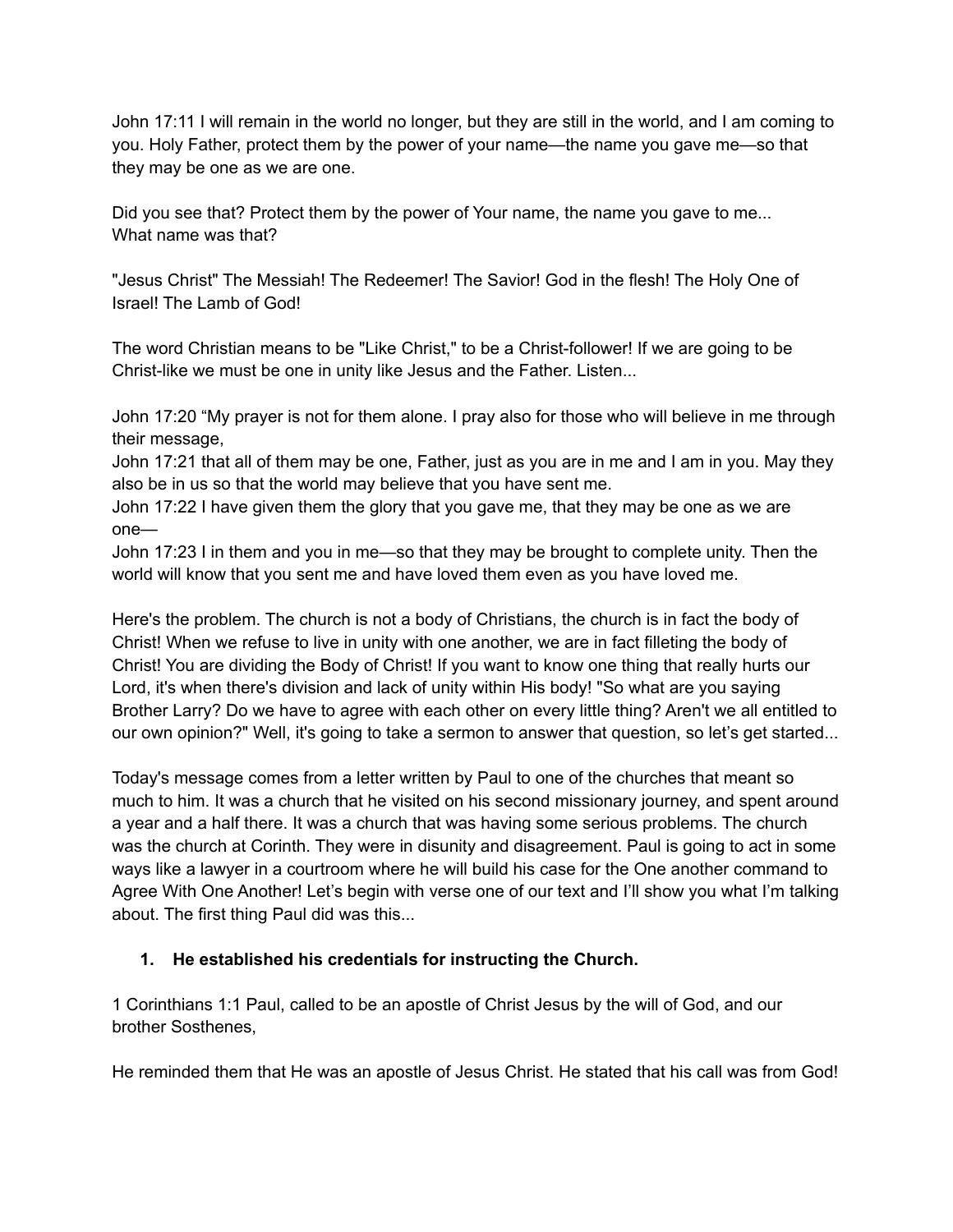It was not that Paul was a genius with superhuman intellect or that he was better than anyone, it was that God had called him and God had anointed him with His Spirit, His wisdom, and His knowledge. In other words, Paul had the authority to speak granted to him by God. Kids, I'm so glad you're with us today and working on your packets Lacey gave you! Sometimes we need to know that someone is really who they say they are and that they have authority to do what they do. Doctor's wear their lab coats and their stethoscopes and usually have their diploma's in a frame on the wall of their office to show that they really did go to medical school and are qualified to be your doctor. And police officers wear a badge that shows they have the authority to enforce the law! Paul had a special way of showing his credentials, which he tells us in chapter two of his letter...

1 Corinthians 2:1 And so it was with me, brothers and sisters. When I came to you, I did not come with eloquence or human wisdom as I proclaimed to you the testimony about God. 1 Corinthians 2:2 For I resolved to know nothing while I was with you except Jesus Christ and him crucified.

1 Corinthians 2:3 I came to you in weakness with great fear and trembling.

1 Corinthians 2:4 My message and my preaching were not with wise and persuasive words, but with a demonstration of the Spirit's power,

So it was his testimony about God and what Jesus had done on the cross backed by the power of the Holy Spirit that gave Paul his authority to speak. By the way, Paul had also mentioned Sosthenes, who some scholars believe was the Jewish synagogue ruler found in Acts 18:17. He and other Jewish leaders had brought Paul before a Roman proconsul in Corinth accusing him of false teaching. The proconsul would not hear the case and let Paul go. The mob then turned on Sosthenes and beat him up in front of the court. Some believe God used this turn of events to bring Sosthenes to faith in Christ. Sound like anybody else you know in the Bible? How about Paul, a persecutor of Christians, but who met the Lord on the road to Damascus. It's not surprising that these two would become co-workers. The second thing Paul did to bolster his case for agreeing with one another was this...

#### **2. He established three important facts concerning the Church.**

Things we must also know if we are going to agree with one another in unity as a church...

1 Corinthians 1:2 To the church of God in Corinth, to those sanctified in Christ Jesus and called to be his holy people, together with all those everywhere who call on the name of our Lord Jesus Christ—their Lord and ours:

#### **Whose church is it?**

"To the church of God in Corinth!" Sometimes division happens in a church when the church members, or the pastor, or the leadership, forget who the church belongs to. The Church belongs to God!!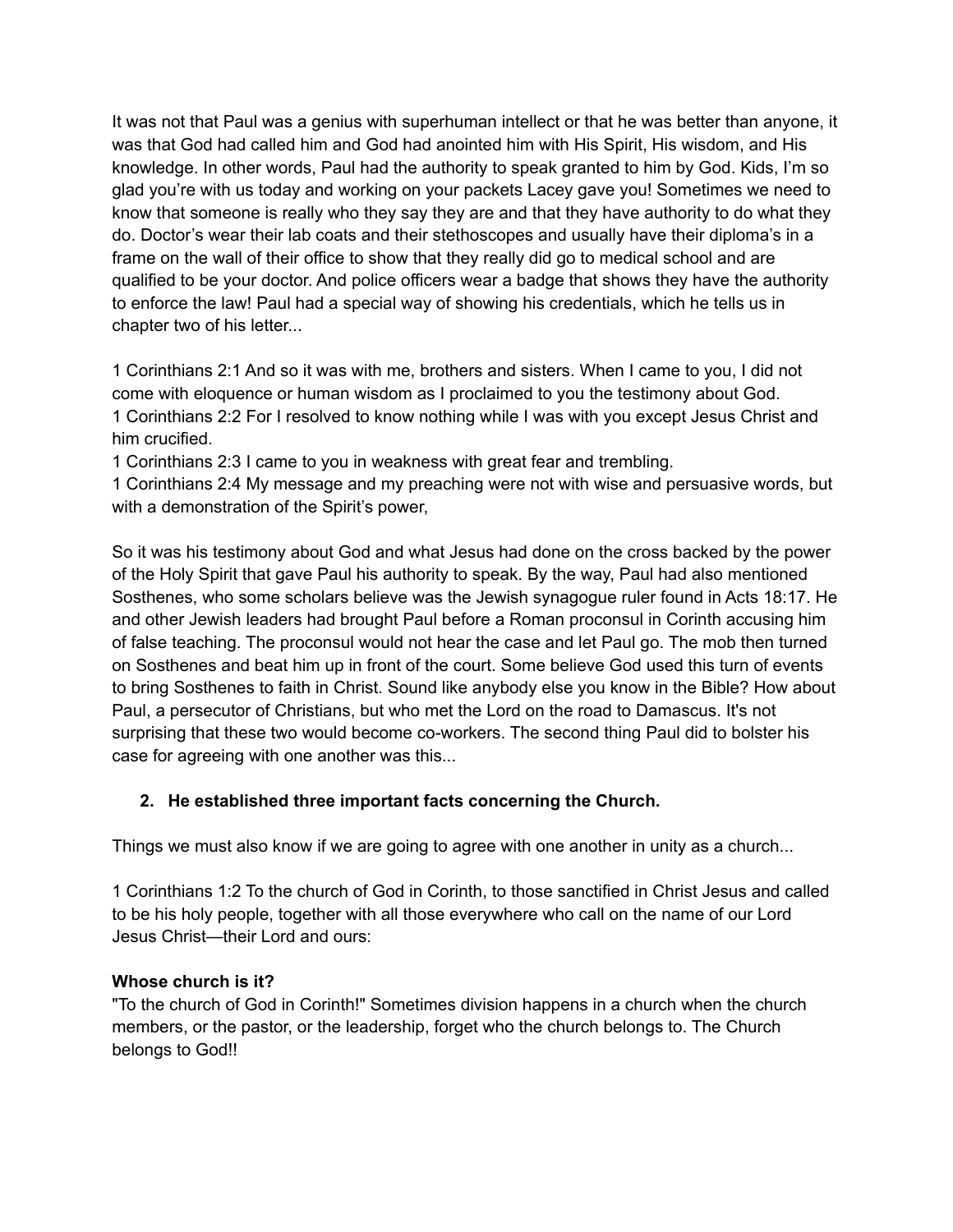**Who makes up the Church?** Paul then reminds them the church is made up of people who have been "sanctified in Christ Jesus and called to be holy." Not self-righteous people who think they deserve to be a part of the church because they are so good, and have superior knowledge, but sinners who have reached out to God for forgiveness, friendship and for help to live a better life, a life of right living and overcoming the sin which can easily entangle us and hurt us! A people who want to learn more and to grow in their knowledge of Jesus Christ, but not in order to become prideful and arrogant but in order to live lives that will bring glory to God and touch the hearts of people. Peter talked about being aware of false teachers and gave this advice…

2 Peter 3:18 But grow in the grace and knowledge of our Lord and Savior Jesus Christ. To him be glory both now and forever! Amen.

And Paul put it this way in his letter to the Colossians…

Colossians 1:9 For this reason, since the day we heard about you, we have not stopped praying for you. We continually ask God to fill you with the knowledge of his will through all the wisdom and understanding that the Spirit gives,

Colossians 1:10 so that you may live a life worthy of the Lord and please him in every way: bearing fruit in every good work, growing in the knowledge of God,

Okay, you know what's coming here. No matter how much we learn or how much knowledge we gain, we must never, ever forget...

Ephesians 2:8-9 For it is by grace you have been saved, through faith —and this not from yourselves, it is the gift of God—not by works, so that no one can boast.

The church is made up of undeserving sinners who have been graciously clothed in the righteousness of Christ and given access to the knowledge of God. Some would call this free grace theology. I would say it's free for us, but wasn't free for God! It cost Him dearly! So the church is not made up of self-righteous people, but people made righteous by the precious blood of Christ!! Paul then tells us...

**There are many local churches that make up the one universal church!** Paul reminds the Corinthians they aren't the only church on the planet! "Together with all those everywhere who call upon the name of our Lord Jesus Christ--their Lord and ours."

We as individuals are a part of a local group of believers, Northshore Church, who comprise a part of the larger body of Christ which includes all true believers around the world. True believers of every denomination. Paul then strengthens his case for agreement with one another as...

**3. He establishes that Jesus is the source of all the resources the church needs.**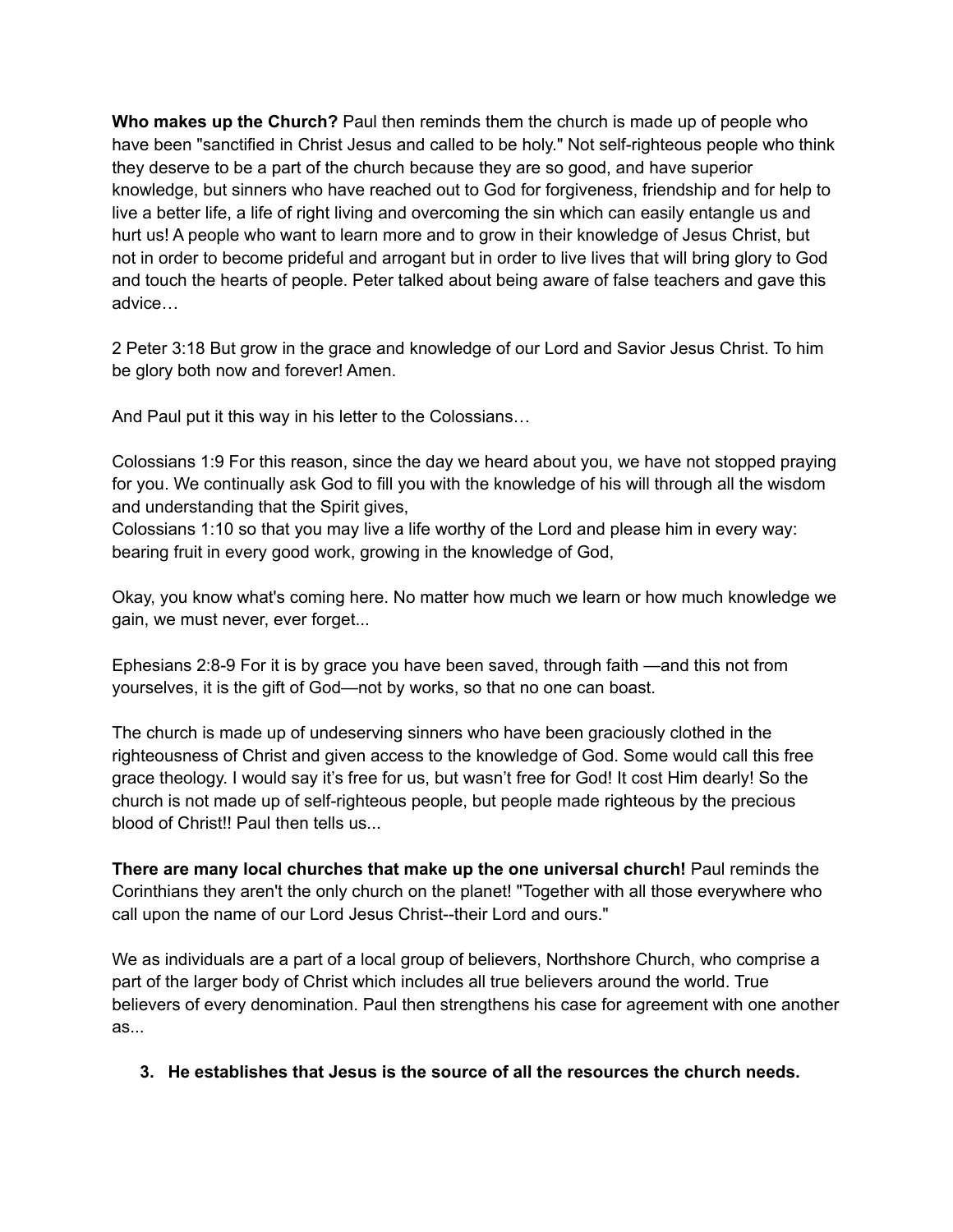1 Corinthians 1:3 Grace and peace to you from God our Father and the Lord Jesus Christ.

1 Corinthians 1:4 I always thank my God for you because of his grace given you in Christ Jesus.

1 Corinthians 1:5 For in him you have been enriched in every way—with all kinds of speech and with all knowledge-

1 Corinthians 1:6 God thus confirming our testimony about Christ among you.

1 Corinthians 1:7 Therefore you do not lack any spiritual gift as you eagerly wait for our Lord Jesus Christ to be revealed.

As members of the Body of Christ, the Church, Jesus, the Head of the Church, should be our common resource! Resource for what? For all the things that make us the church. Things like, grace, peace, speech, knowledge, and spiritual gifts which are all given to us by God through Jesus Christ!

a. The source of Grace!

Can any of us stand without God's grace? Absolutely not. If we are standing on our own righteousness, our own goodness then we are bound to fall! And speaking of that grace, Paul would write a second letter to the Corinthians and listen to what he said, and he sounded somewhat like a lawyer…

2 Corinthians 1:12 Now this is our boast: Our conscience testifies that we have conducted ourselves in the world, and especially in our relations with you, with integrity and godly sincerity. We have done so, relying not on worldly wisdom but on God's grace.

And then a few verses later he says…

2 Corinthians 1:21 Now it is God who makes both us and you stand firm in Christ. He anointed us,

2 Corinthians 1:22 set his seal of ownership on us, and put his Spirit in our hearts as a deposit, guaranteeing what is to come.

b. The source of Peace!

But another resource on top of grace that Jesus brings to the table is Peace! If we are looking inside ourselves for peace we will only become fearful, disillusioned, discouraged and even depressed. In this world, our faith and trust in Jesus is the only real resource for abiding peace! Paul said this in Romans…

Romans 5:1 Therefore, since we have been justified through faith, we have peace with God through our Lord Jesus Christ,

Romans 5:2 through whom we have gained access by faith into this grace in which we now stand. And we boast in the hope of the glory of God.

And Jesus Himself said...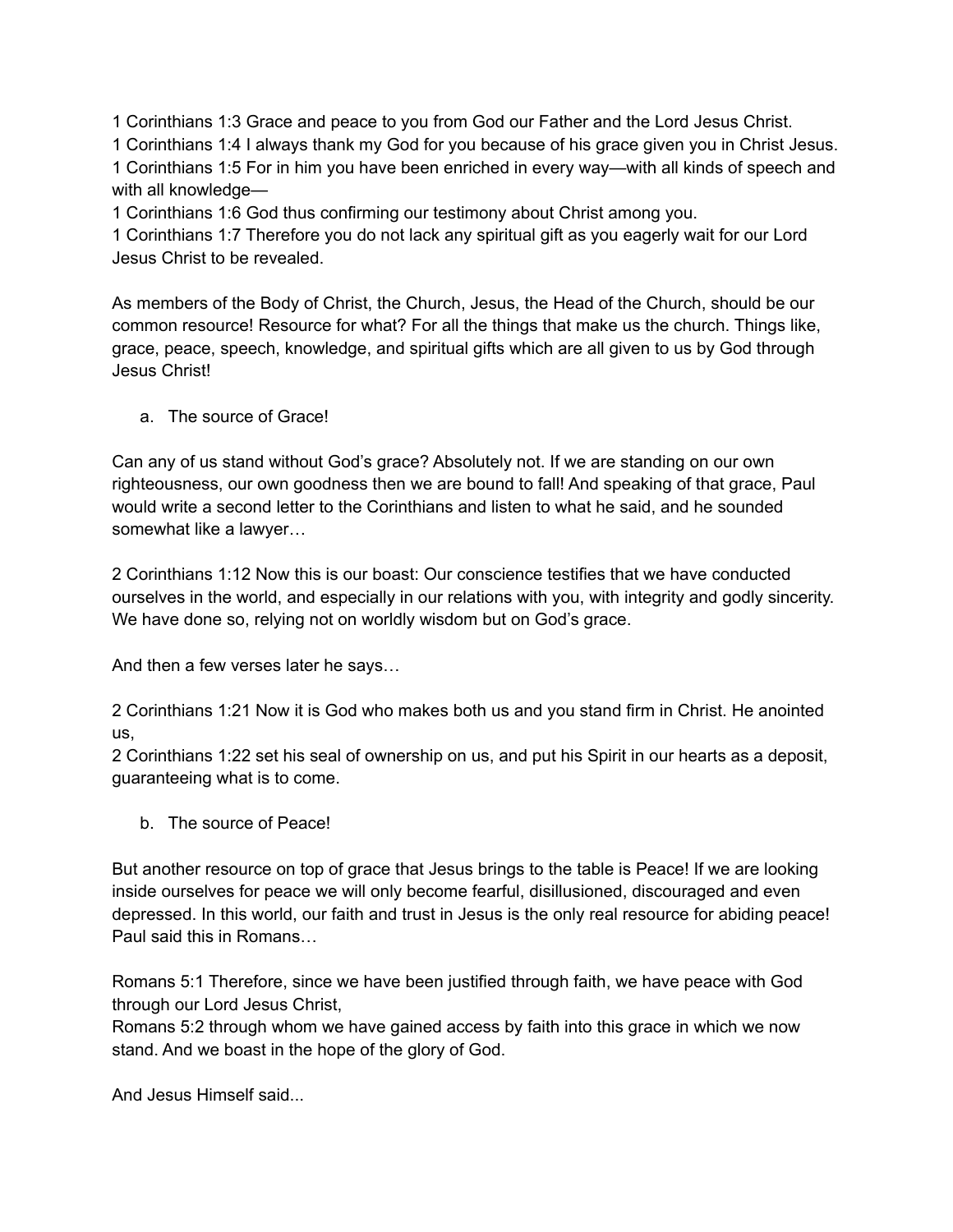John 16:33 "I have told you these things, so that in me you may have peace. In this world you will have trouble. But take heart! I have overcome the world."

c. The source of our Speech!

And what of this resource called speech? We all talk, we all have opinions, we all have ideas and that's not bad, but if our speech, especially within the context of the body of Christ is not resourced and motivated by the heart and spirit of Christ, then the likelihood of discord and disunity is not only probable but certain! What should our speech be like? Paul tells Titus…

Titus 2:7 In everything set them an example by doing what is good. In your teaching show integrity, seriousness

Titus 2:8 and soundness of speech that cannot be condemned, so that those who oppose you may be ashamed because they have nothing bad to say about us.

d. The source of our Knowledge.

1 Corinthians 1:5 For in him you have been enriched in every way—with all kinds of speech and with all knowledge—

If Jesus is not the source of our knowledge then we are in huge trouble! In the Corinthian church there was the beginning, the seeds of a heresy that would eventually infect the body of Christ, the church, in a terrible way. It was called Gnosticism. It would cause great division and harm within the body of Christ. Gnosticism is a word that derives from the Greek word Gnosis which means knowledge. At least two different branches of Gnosticism later developed in the early church. I don't have time to get into the nuances of these two philosophies, but sufficeth to say they were both herises! Both of these lines of thinking developed because people began to be wrapped up in their own knowledge. It's not that knowledge is a bad thing in and of itself, but sometimes people get to a place in their knowledge where they become prideful and they begin to think they know everything about everything and they must make sure everyone sees everything exactly as they do because everyone else is just wrong. Folks, it's not wrong to have strong convictions and beliefs that God has led us to embrace, but for heaven sakes, let's not become prideful and let's make sure Jesus is the source. Prideful knowledge leaves little room to even acknowledge God's grace, God's kindness, God's gifts, and God's love. This kind of pride divides the body of Christ because it is not based on love! Paul would later say this to the Philippiian church…

Philippians 1:9 And this is my prayer: that your love may abound more and more in knowledge and depth of insight,

Philippians 1:10 so that you may be able to discern what is best and may be pure and blameless for the day of Christ,

Philippians 1:11 filled with the fruit of righteousness that comes through Jesus Christ—to the glory and praise of God.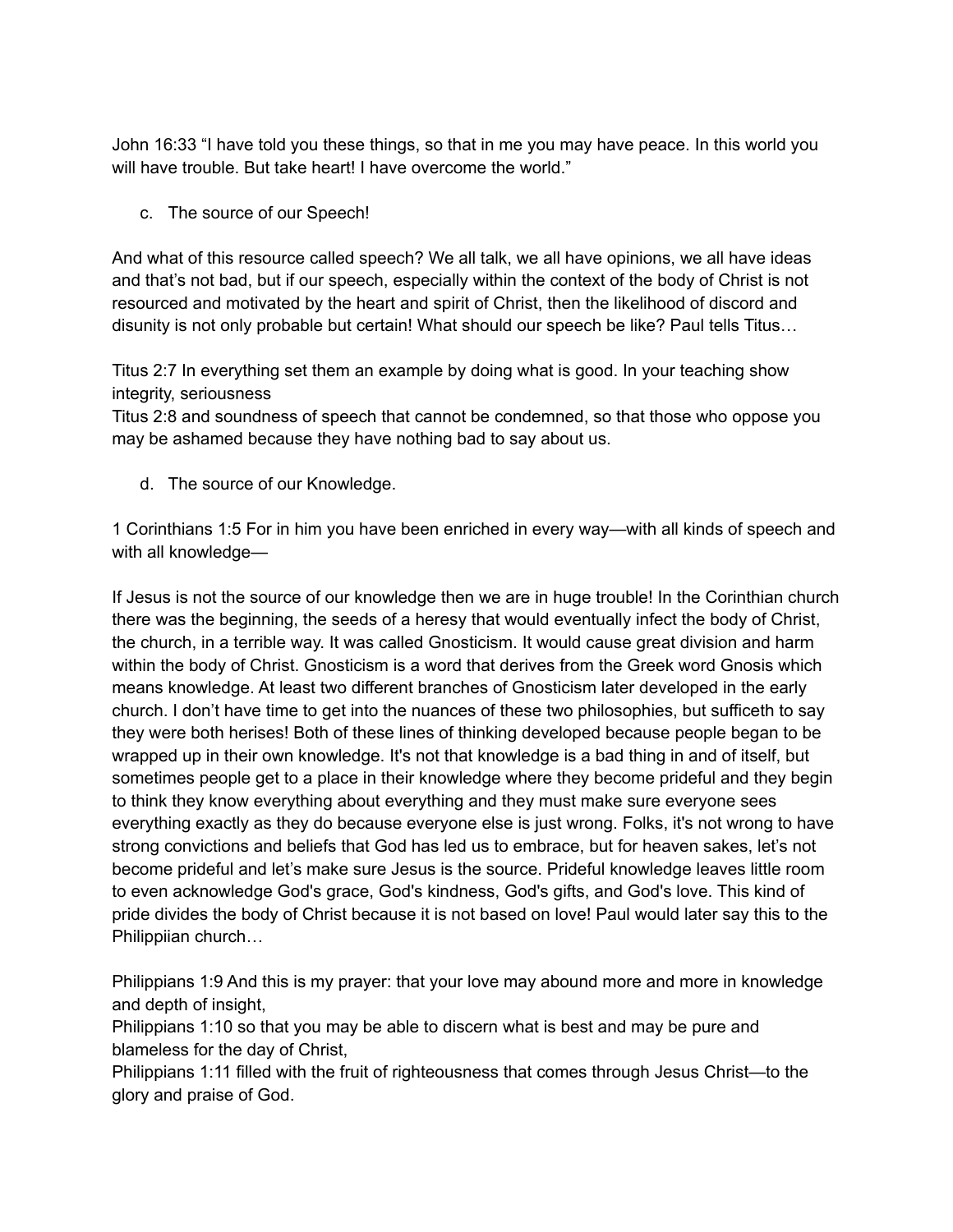#### e. The source of Spiritual Gifts

1 Corinthians 1:7 Therefore you do not lack any spiritual gift as you eagerly wait for our Lord Jesus Christ to be revealed.

Jesus is the source of all of the spiritual gifts within the Body of Christ through His Holy Spirit. You can grow and develop the gifts God has given you, but the basic ability to have a spiritual gift is there because it was given to you by Jesus! The case continues to be built for agreeing with one another as.

### **4. Paul establishes that the endurance of the church is through our relationship and fellowship with Jesus.**

1 Corinthians 1:8 He will keep you strong to the end, so that you will be blameless on the day of our Lord Jesus Christ.

That's because of our relationship with Jesus! He has saved us by taking our blame, our shame, our sin and has made us sons and daughters of God! Our salvation is secure to the very end! How do I know this to be true? Watch this next verse…

1 Corinthians 1:9 God, who has called you into fellowship with his Son Jesus Christ our Lord, is faithful.

Aren't you glad God is faithful! Aren't you glad we depend on God's strength and not our own? Aren't you glad God has called us into fellowship with Jesus? Aren't you glad that God's grace keeps us saved and secure till the very end? Aren't you glad that when we are unfaithful, God remains faithful! We depend on His strength, His faithfulness and the fellowship we have with God through Jesus because His Spirit lives within us. Paul wrote a letter to the Colossian Church in which he said...

Colossians 2:6 So then, just as you received Christ Jesus as Lord, continue to live your lives in him,

Colossians 2:7 rooted and built up in him, strengthened in the faith as you were taught, and overflowing with thankfulness.

Colossians 2:8 See to it that no one takes you captive through hollow and deceptive philosophy, which depends on human tradition and the elemental spiritual forces of this world rather than on Christ.

You see, it is always a temptation for us to want to figure out a way to get the glory! We want to figure out some way we can work for and earn our salvation. Then we can brag about what we've done. The world's religions teach that it's what you do that gets you into heaven. But Biblical Christianity teaches it's not what I do for God, but what God did for me when He sent His One and Only Son Jesus to die for my sins, that gets me into heaven. So if you can't work to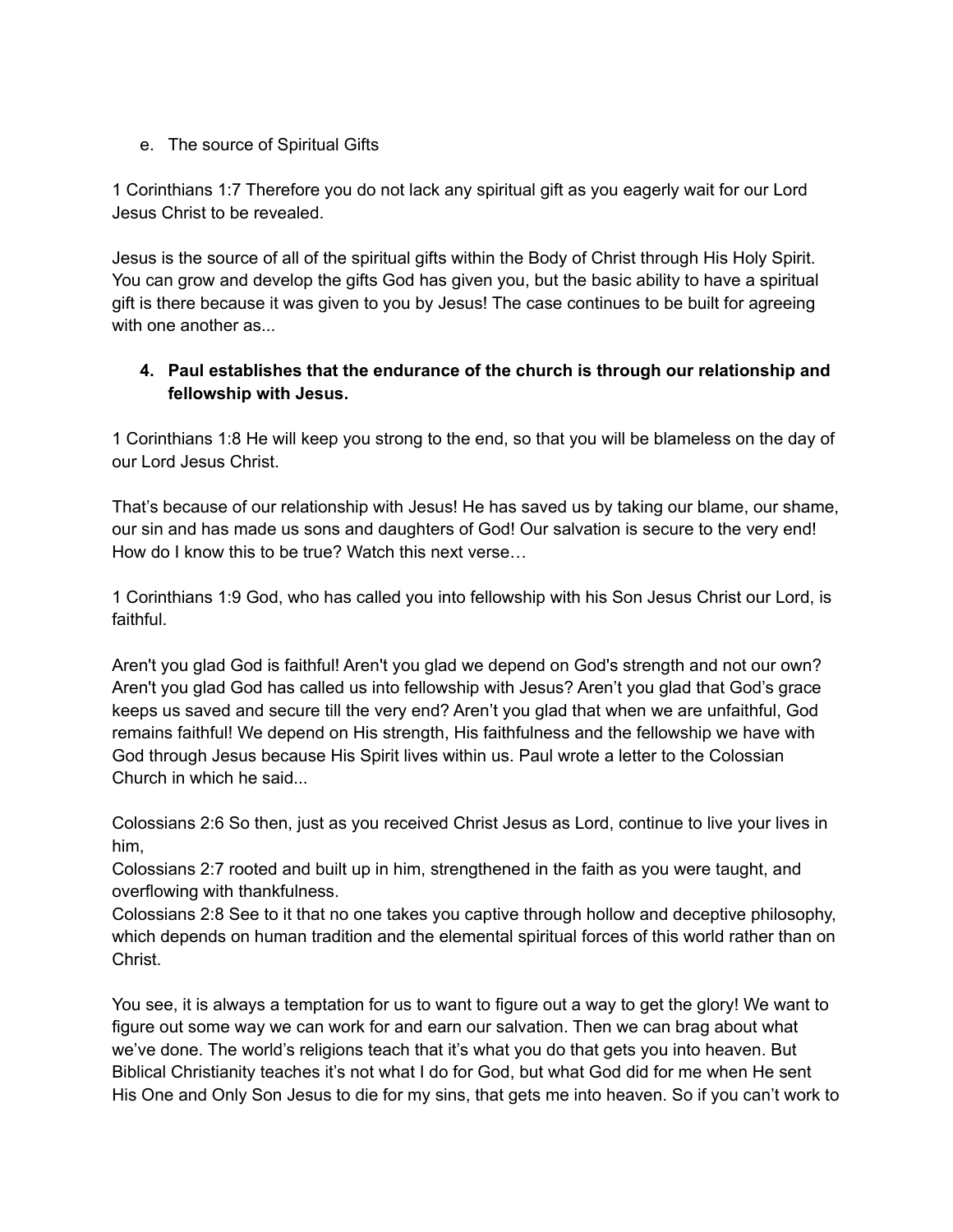get your salvation, you can't work to keep it! You are saved by grace and you stay saved by grace! We are adopted into the family of God and that's irrevocable. But once we receive that precious gift, I think we can all agree that we should be so thankful, so eternally grateful that we would want to live our lives in such a way that others can see our gratitude!

And listen to these powerful words from Peter the Apostle…

2 Peter 1:3 His divine power has given us everything we need for a godly life through our knowledge of him who called us by his own glory and goodness.

2 Peter 1:4 Through these he has given us his very great and precious promises, so that through them you may participate in the divine nature, having escaped the corruption in the world caused by evil desires.

2 Peter 1:5 For this very reason, make every effort to add to your faith goodness; and to goodness, knowledge;

2 Peter 1:6 and to knowledge, self-control; and to self-control, perseverance; and to perseverance, godliness;

2 Peter 1:7 and to godliness, mutual affection; and to mutual affection, love.

2 Peter 1:8 For if you possess these qualities in increasing measure, they will keep you from being ineffective and unproductive in your knowledge of our Lord Jesus Christ.

2 Peter 1:9 But whoever does not have them is nearsighted and blind, forgetting that they have been cleansed from their past sins.

Can you see how Paul and Peter agreed in these major and foundational doctrines and were adamant about teaching the church as a whole to do the same? In fact, Paul, in our text, has been building his case for our one another command for today and now...

## **5. Paul establishes that unity within the church is the motive behind the command to agree with one another.**

1 Corinthians 1:10 I appeal to you, brothers, in the name of our Lord Jesus Christ, that all of you agree with one another so that there may be no divisions among you and that you may be perfectly united in mind and thought.

The people of the church at Corinth were arguing about everything. The church at Corinth had issues. Food issues, marriage issues, Lord Supper issues, spiritual gift issues, leadership issues, how to wear your hair issues, legal disputes, and the list goes on. Paul tells them that this was destroying their ability to be one in mind and thought. In other words, they couldn't achieve their God given purpose and mission if they didn't stop the constant bickering. This command was given because God wanted them to be united not divided! Paul then gets specific...

1 Corinthians 1:11 My brothers, some from Chloe's household have informed me that there are quarrels among you.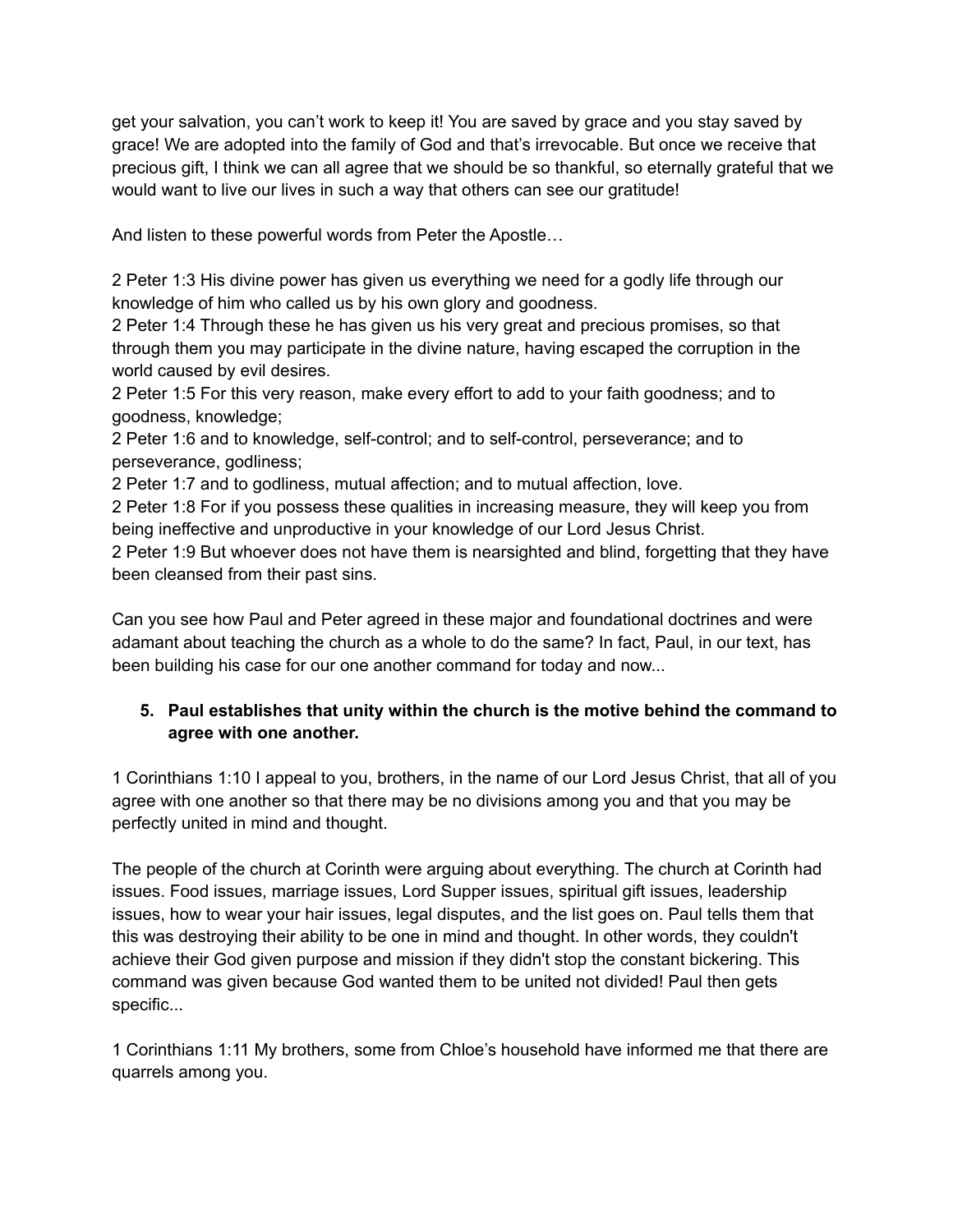1 Corinthians 1:12 What I mean is this: One of you says, "I follow Paul"; another, "I follow Apollos"; another, "I follow Cephas '"; still another, "I follow Christ."

People were choosing sides and choosing leaders. Some said they were in the Apollos camp, some Cephas, some Paul. Some said, "I follow Christ!" As I said last week, that's what we all should be doing, but in this context, those folks may have been saying that just to out "Spiritual" the others! The problem was not necessarily the doctrinal differences of these leaders, it was the spirit of disunity and spiritual pride that had taken over. It's interesting that Paul doesn't go after the different factions, he even listed himself as being one of the names people were using to bolster their positions. Paul goes after the overall spirit of disunity in the church. Later in his letter he would write...

1 Corinthians 13:2 If I have the gift of prophecy and can fathom all mysteries and all knowledge, and if I have a faith that can move mountains, but have not love, I am nothing.

So even if you've got all the facts straight, doctrinally, and theologically, if you're not doing things in a Christlike, loving way, God's Word says that stinks, it's sad, and it doesn't glorify God! What is the answer? How do we come to agree with one another?

## **6. Paul establishes the only way for the Church to agree with one another is to keep the main thing the main thing.**

1 Corinthians 1:13 Is Christ divided? Was Paul crucified for you? Were you baptized in the name of Paul?

1 Corinthians 1:14 I thank God that I did not baptize any of you except Crispus and Gaius,

1 Corinthians 1:15 so no one can say that you were baptized in my name.

1 Corinthians 1:16 (Yes, I also baptized the household of Stephanas; beyond that, I don't remember if I baptized anyone else.)

Who was Crucified for you? When you painted the picture of your faith, was it the person who baptized you that was important or the person in whose name you were being baptized?

Raymond Bryan Brown put it this way in the Broadman Commentary...

"The basis of unity is the gospel of the grace of God, revealed in Christ Jesus. It is folly to suppose that Christians can find a basis of unity in conflicts over theological issues or human personalities when they deny the unity that is fundamental to the community Christ creates. Factions split the body of Christ and constitute a clear denial of the gospel of grace and peace. Christ cannot be divided; so when his church is divided, it denies Christ by making him a source of division among men, when he has come to men to be a source of healing."

The writer of Hebrews talked about the great heroes of the faith in the Old Testament and then gave some awesome wisdom. I shared this passage with you last Sunday night at our vision meeting. It undergirds our vision for next year to see our extraordinary God working through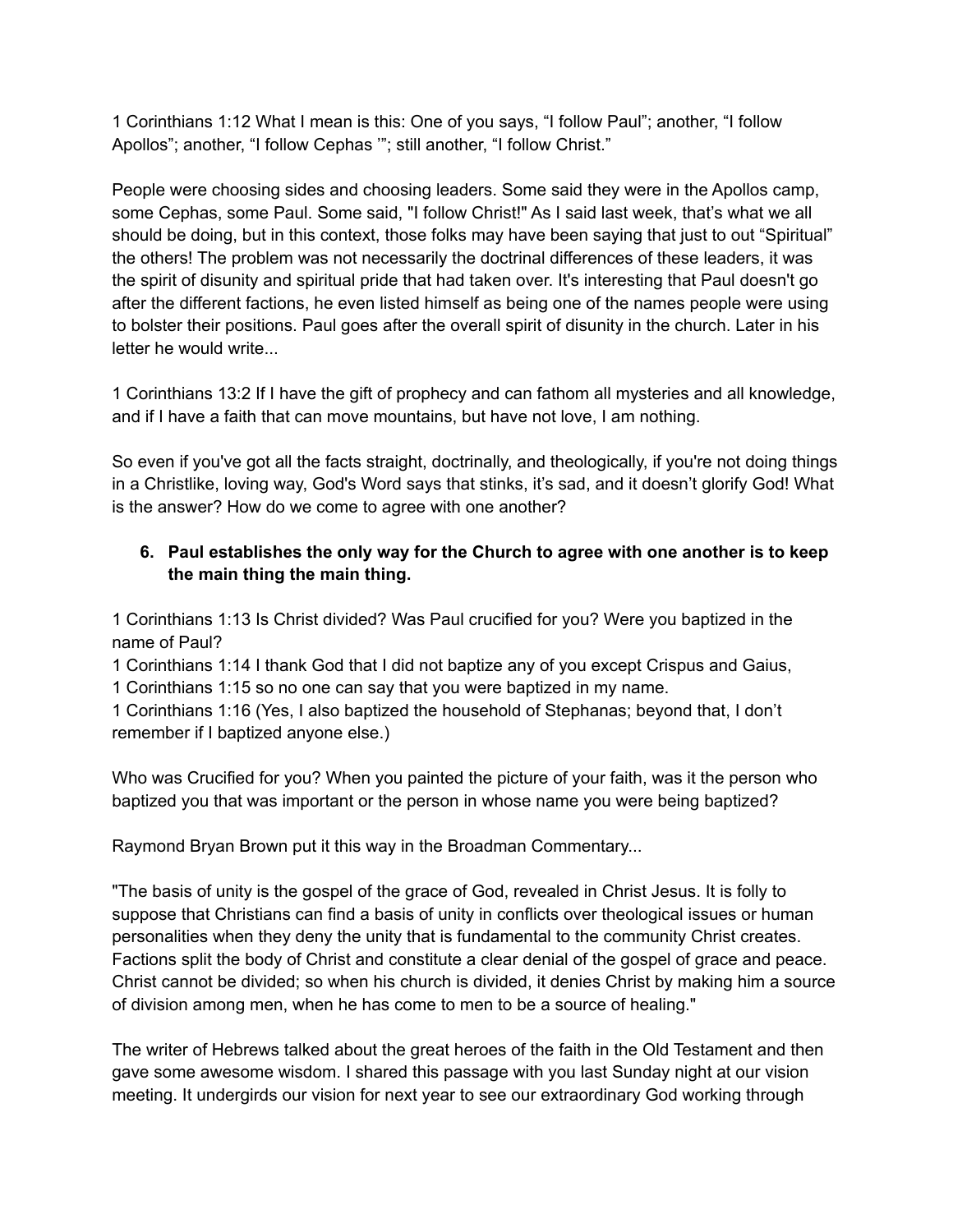ordinary people to transform lives! The way we will see that happen and the way we find the ability to agree with one another is this...

Hebrews 12:1 Therefore, since we are surrounded by such a great cloud of witnesses, let us throw off everything that hinders and the sin that so easily entangles, and let us run with perseverance the race marked out for us.

Hebrews 12:2 Let us fix our eyes on Jesus, the author and perfecter of our faith, who for the joy set before him endured the cross, scorning its shame, and sat down at the right hand of the throne of God.

Hebrews 12:3 Consider him who endured such opposition from sinful men, so that you will not grow weary and lose heart.

Paul ends our text with a very strong statement about the main thing…

1 Corinthians 1:17 For Christ did not send me to baptize, but to preach the gospel—not with wisdom and eloquence, lest the cross of Christ be emptied of its power.

1 Corinthians 1:18 For the message of the cross is foolishness to those who are perishing, but to us who are being saved it is the power of God.

1 Corinthians 1:19 For it is written: "I will destroy the wisdom of the wise; the intelligence of the intelligent I will frustrate."

The message of the Cross is central to the message of the church. It always has been and should always be. The cross shows what lengths God would go to in order that we might be saved. The cross reminds us of our purpose, our mission and our vision! What Jesus did on the cross makes our salvation as individuals possible. What Jesus did on the Cross makes our unity as a church possible. As members of the body of Christ, we should rally around the Cross of Christ. We should let what Christ did on the Cross unify us. We don't have to agree on every little detail of faith, but we should gather around the Cross in awe and in agreement with one another that together we will take up our cross and follow Jesus. Let me end with these verses on the cross…

Galatians 6:14 May I never boast except in the cross of our Lord Jesus Christ, through which the world has been crucified to me, and I to the world.

Colossians 2:13 When you were dead in your sins and in the uncircumcision of your sinful nature, God made you alive with Christ. He forgave us all our sins,

Colossians 2:14 having cancelled the written code, with its regulations, that was against us and that stood opposed to us; he took it away, nailing it to the cross.

Colossians 2:15 And having disarmed the powers and authorities, he made a public spectacle of them, triumphing over them by the cross.

Let's PRAY!